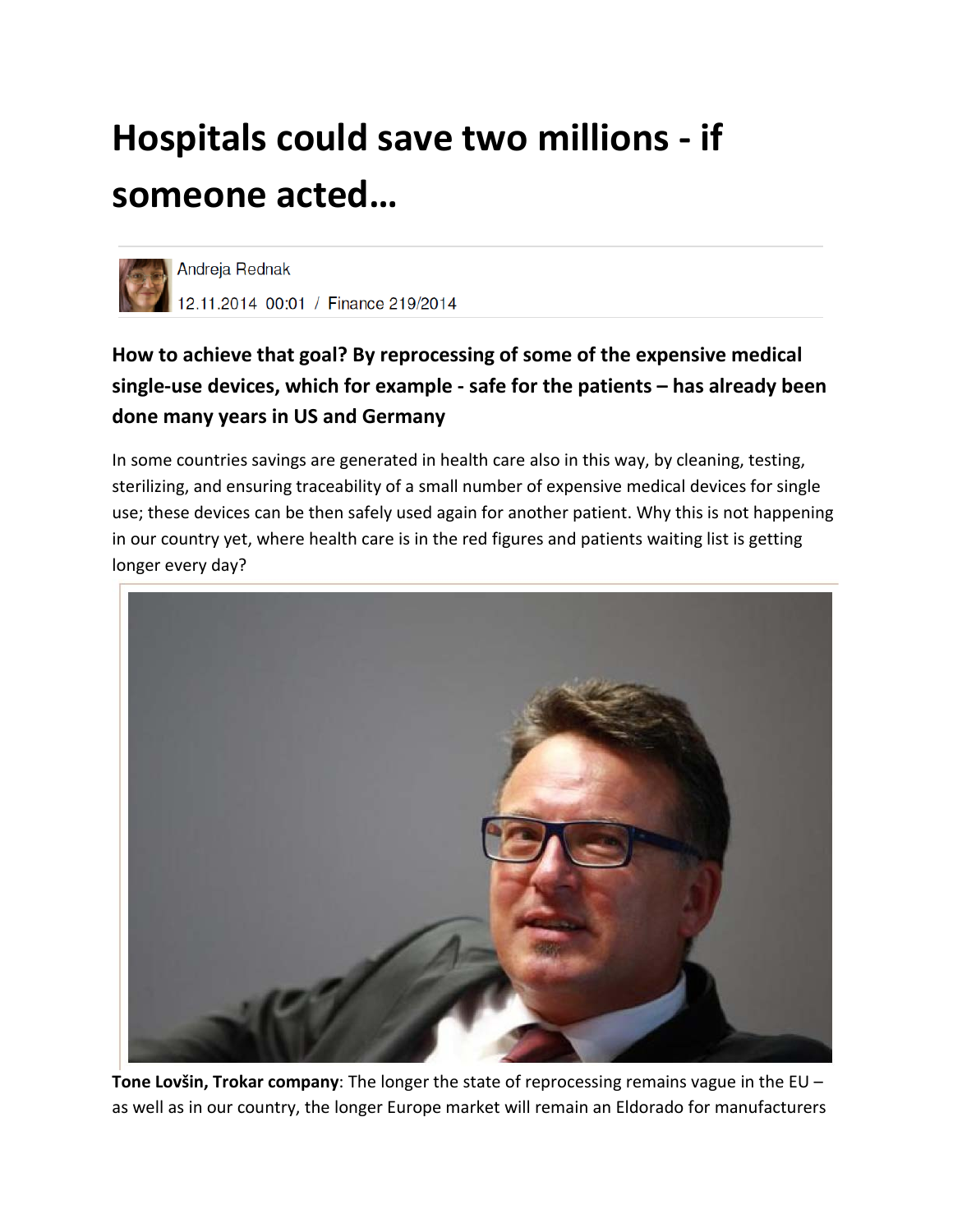As it turned out, none of the persons we interviewed is actually against well regulated reprocessing of certain medical devices, on the contrary, they support the idea, but nobody is willing to take the first necessary step.

#### **It is not forbidden, but…**

Do we just wait for the legislation at EU level, which has already been negotiated for some years now, and the negotiations will probably continue for another few years, even if the state could regulate this field by itself? The Ministry of Health has now promised to act. Legislation in Slovenia does not mention the reprocessing of single use medical device. So it does not prohibit it explicitly, but however, it is not explicitly allowed, nor regulated. And until it is not regulated, all Slovenian hospitals decide agains it, and potential savings are lost.



#### **Lost millions**

"The annual savings in the Slovenian health care could amount to approximately two million euros," estimates Tone Lovšin from the Trocar Company, who is in Slovenia representing Vanguard AG, a German company for the reprocessing of medical devices. By his estimation,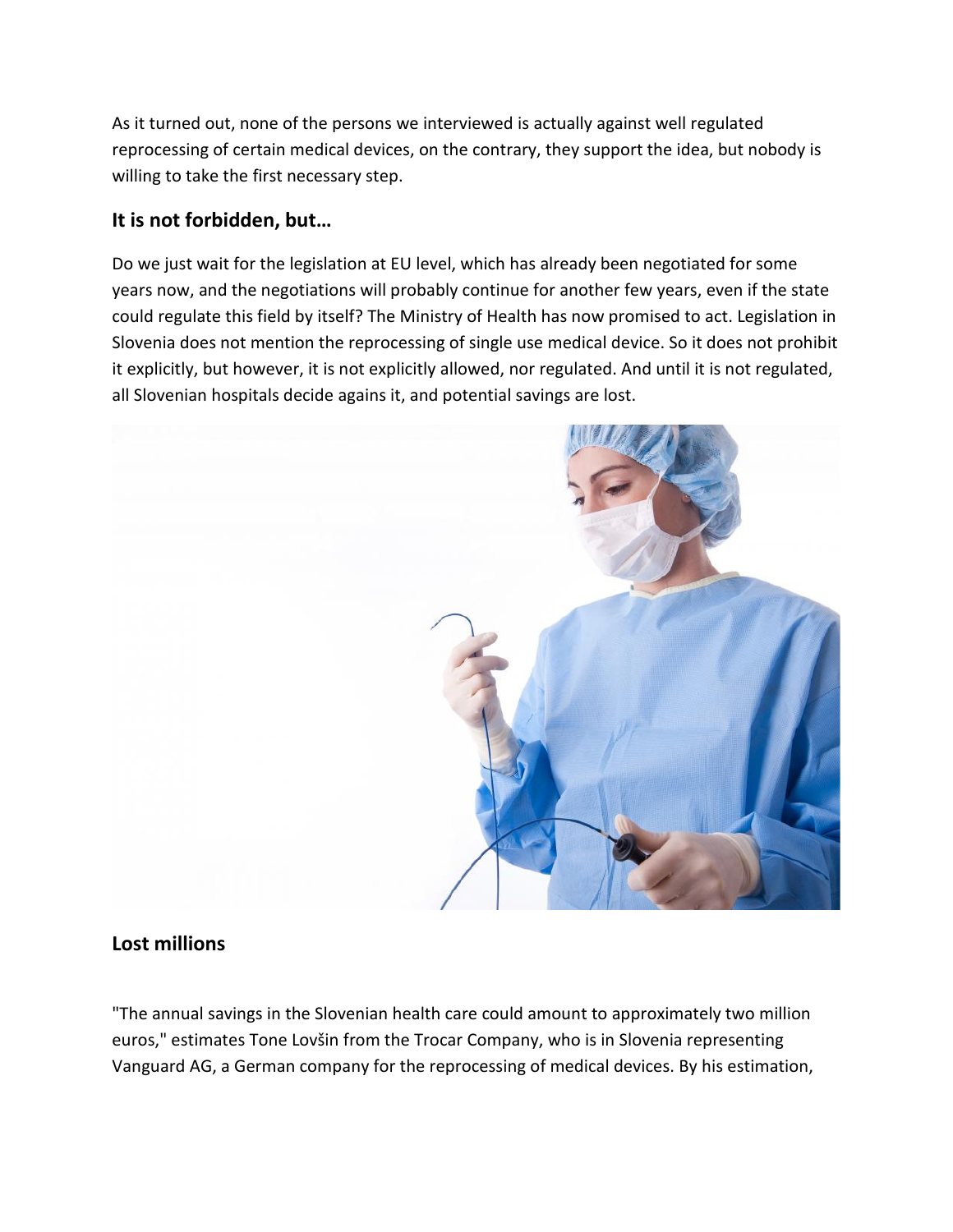the Slovenian market for single use devices is worth around 130 million euros per year; about two to three per cent of these instruments are actually suitable for the reprocessing and reuse.

In Slovenia it would amount to approximately four million euros per year. Reprocessing can bring savings for about 40 percent of the new devices.

Let us say that two million euros in Slovenia could, for example, used for over 100 operations on open heart (Health Insurance is paying to hospitals for one surgery up to 23 thousand euros, and less for less demanding surgeries). For two million EUR many patients could also benefit through a 350 hip endoprosthesis (at an average price of around 5,500 euros), or 1,700 operations of varicose veins could be performed. So this is by no means negligible a saving.

## **Mrs. Kolar inclined to change**

The Ministry of Health, which is now led by Mrs. Milojka Kolar Celarc, said that they had in the previous month meeting with representatives of the clinical profession and the company which is reprocessing medical devices. The clinical specialists advocate the opinion that reprocessing should be introduced in Slovenia. The ministry listened to the proposal, and promised "to prepare a proposal amendment to the regulations governing the area of medical devices in Slovenia". The precise date was not given. They intend to first inspect in detail the rules of at least three countries that have a high level of health care and have already established scope reprocessing, or their hospitals are already using such devices, and have at least one-year experience. The Ministry stressed that equal safety for the patients should be ensured after reprocessing. Advantage is seen in reducing costs for medical devices.

## **Agency of the Republic of Slovenia for Medicines and Medical Devices (ARSZMP) has no opinion**

Agency of the Republic of Slovenia for Medicines and Medical Devices (ARSZMP) has formed no opinion, or is unable to give an opinion about reprocessing. They say they only took care of the regulations on medical devices, and reprocessing is not regulated at this moment. Otherwise new European legislation and regulation is "expected to be adopted in the second half of 2015". This should ensure the smooth functioning of the market, i.e. the establishment of uniform rules and work in practice for all Member States. The legislation will also regulate the area of reprocessing of medical devices for single use, said the representatives of the ARSZMP.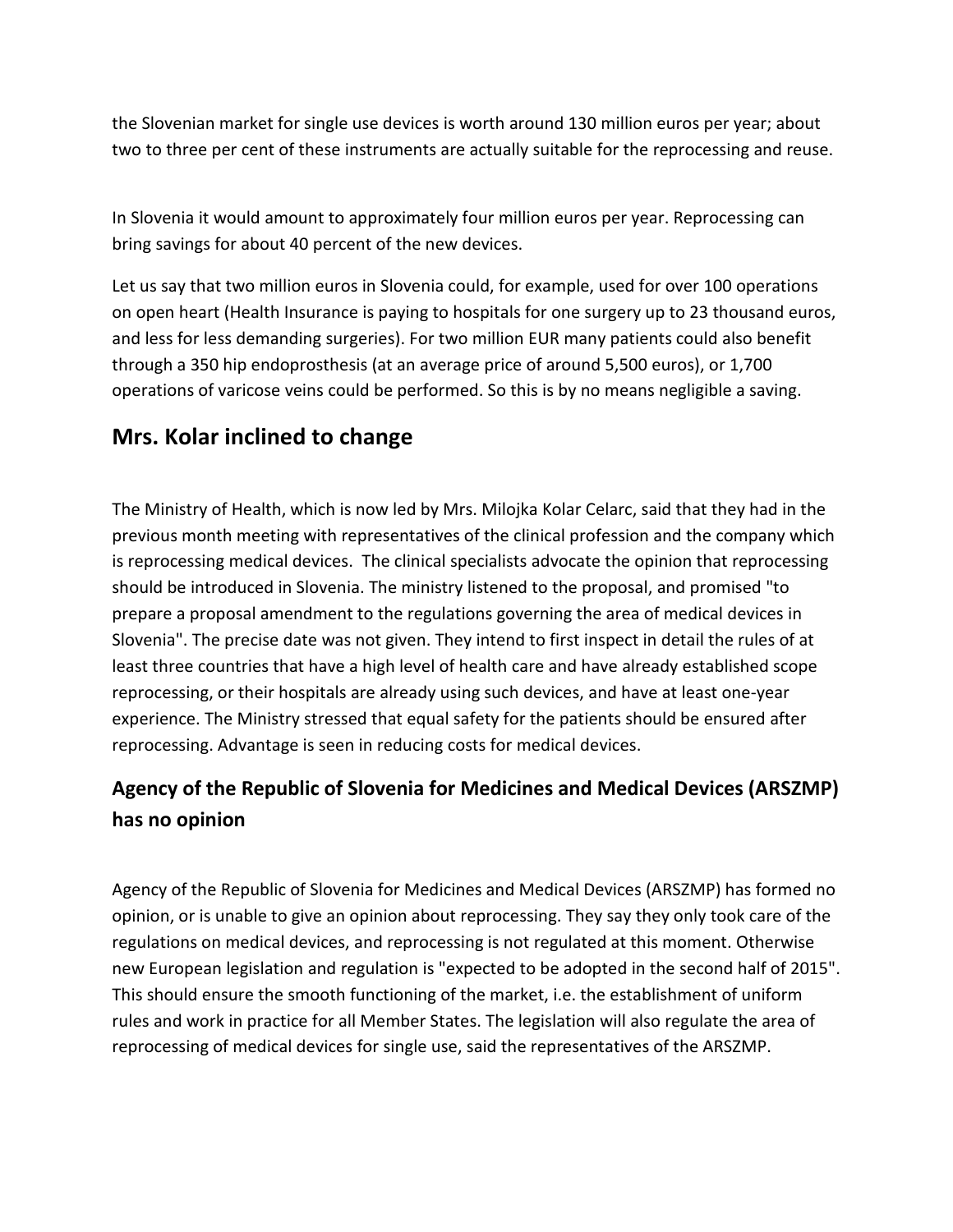### **The UKC Ljubljana is in favour, but not without opinion**

The University Clinic Ljubljana paid in the first nine months of this year for expensive single use medical devices 922 thousand EUR. They said that they dealt discussed the issue of reprocessing extensively, just as the National Commission for the Control of infections. "We believe that properly implemented reprocessing may be a way to ensure the safe treatment of patients, at lower costs" claim the representatives of the UKC Ljubljana. These could be reduced by half. They have already tried to obtain the opinion of the ARSZMP and the Ministry of Health .The Council of Experts and UKC Ljubljana executives believe that prior to the introduction of reprocessing the opinion of ARSZMP must be obtained. The representatives of the UKC Ljubljana say that the "professional public in general is in favor of this measure". However, safety for the reprocessed instruments should be ensured, both in terms of sterility and technical characteristics, the contractor reprocessing company must ensure conformity of the device with the standards, and give the same warranty as for a new product, including traceability. Reprocessing company must have evidence that the process has been certified, the selection of the devices must be in accordance with professional recommendations, and reprocessing must also be economically viable.

## **EU (and Slovenia) is now the manufacturers Eldorado**

"If the reprocessing would be allowed and regulated in Slovenia, it would bring savings to the hospitals, with no disadvantages for patients. Environmental burden caused by medical waste would decrease, and the benefits would be gained by reduced consumption of new expensive and scarce rare metals. As a specialist for reprocessing I argue that this is a win-win situation for all participants. Except perhaps for manufacturers of expensive single use medical devices and their vendors in Slovenia. The longer the state of reprocessing remains vague in the EU – as well as in our country, the longer Europe market will remain an Eldorado for manufacturers" stresses Tone Lovšin from the company Trokar.

#### *Half a billion market in the US, the EU forced Germany*

*In the US, reprocessing of medical devices was regulated in 2000, when the local FDA prescribed exact requirements which must be met by reprocessor, and has also demanded that an instrument for single use should maintain, after reprocessing, the same clinical and functional quality as at its first use.*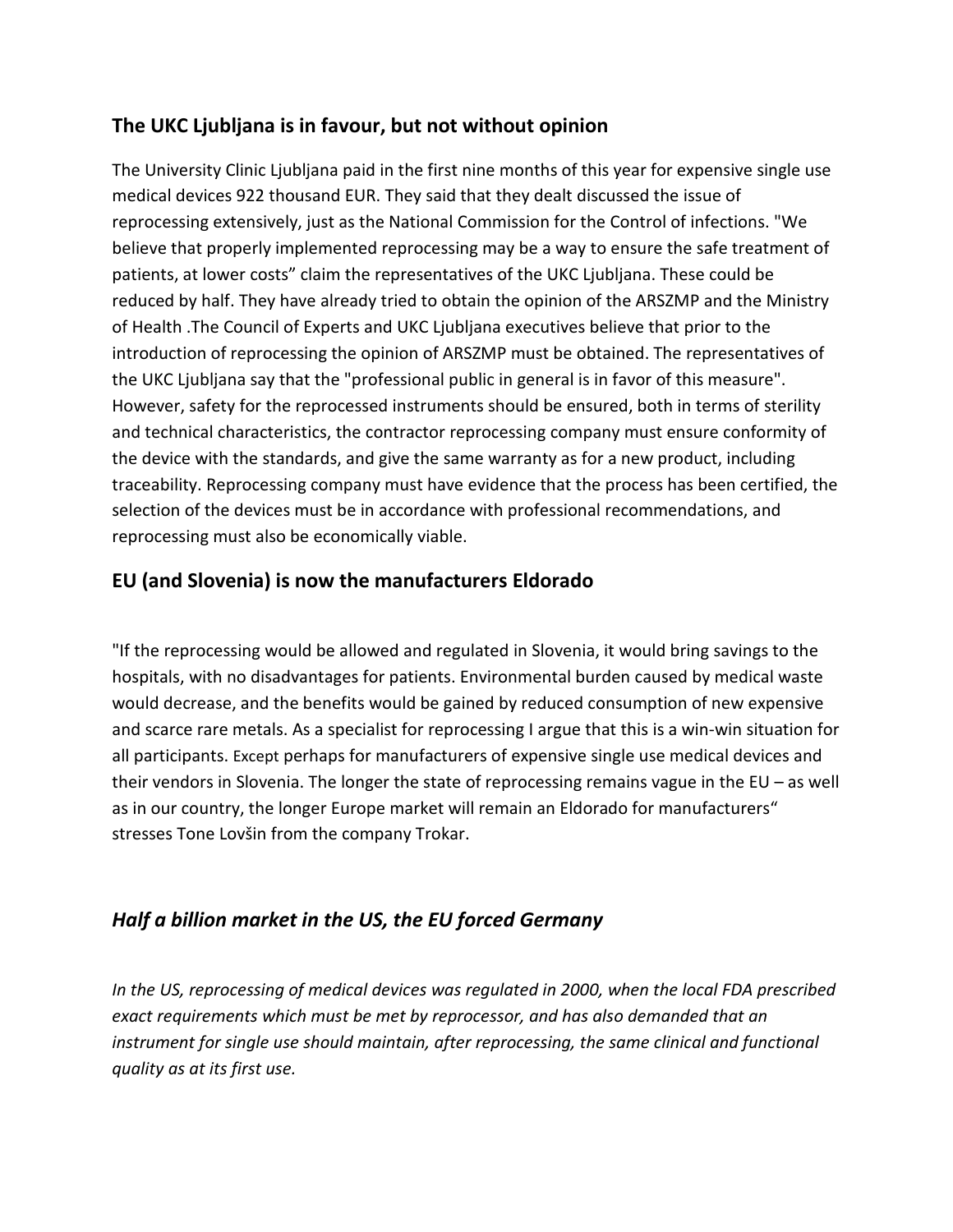*According to the Association of Medical Device Reprocessors (AMDR), the US reprocessing market is today worth close to half a billion dollars, and is growing due to savings trends in health care. The market is dominated by two companies – Stryker and Johnson & Johnson (who several years ago bought reprocessing company Sterilmed).*

*At the EU level, reprocessing has not been regulated yet, it is left to individual countries. At one extreme pole is France with the explicit ban on reprocessing, the situation in Germany is quite opposite: in Germany this area was carefully arranged in 2002. The German company Vanguard AG is the EU leader in reprocessing of medical devices. They have developed special machines for cleaning, and give guarantee that the reprocessed instrument is such as a new, high-quality and safe for patients and the hospital. Vanguard AG has hitherto successfully reprocessed over four million single-use instruments. It has a German certificate for reprocessing of 3,700 medical devices.*

*And how reprocessing is carried out in practice? Hospitals are collecting specific used single use medical devices with original packaging. The logistic company delivers them to Vanguard in Berlin. There the instruments are individually identified, traceability ensured, including the name of the owner, and all the steps taken in reference to the instrument. The medical device is then cleaned, tested and inspected, sterilized, packed, and for all the necessary steps the processes are standardized and validated. Hospital gets back their own instrument, ready for safe reuse.*

*The most expensive medical devices (from 500 to several thousand euros per piece) suitable for reprocessing are used in surgery, cardiology, and ophthalmology - for example electrophysiological, ablation and other catheters, staplers, coagulating shears, guide wires, laparoscopic instruments, laser probes ... Among the manufacturers of these medical devices global manufacturers can be found, as Johnson & Johnson, Boston Scientific, Alcis, Covidien, Medtronic, Alcon ...*

*The University Clinical Center in Ljubljana this year spent 922,000 EUR for expensive single use medical devices in nine months only. They could save a half of the sum.*

*1000 EUR and more costs radiofrequency ablation catheter, which is used only once and then discarded. (It is used for management of hearth rhythm disorder).This device is suitable for reprocessing.*

*The savings in the amount of two millions of EUR would allow:*